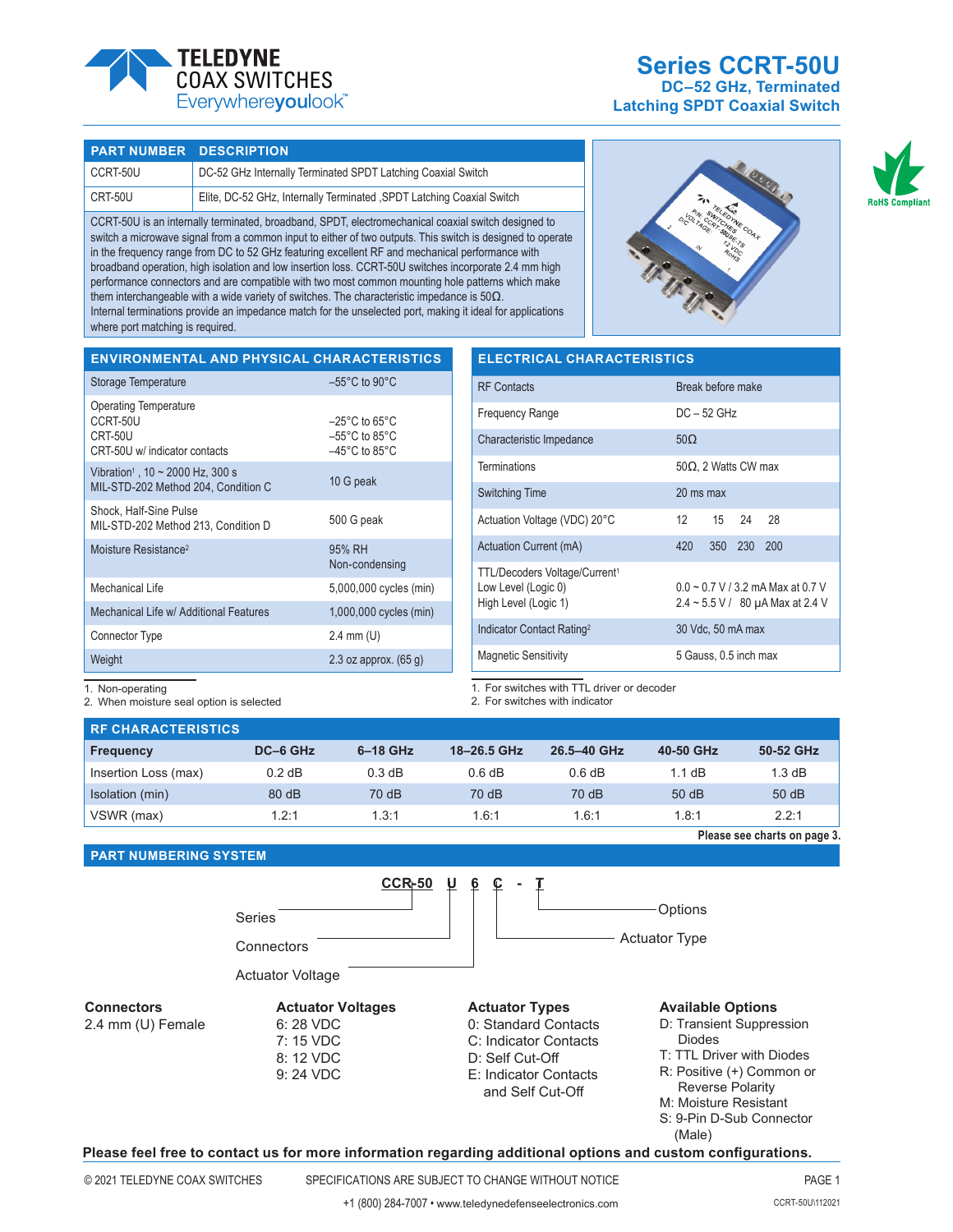





**Analog**





**Indicators**



\*Height **H** will change based on options selected

**H** = 1.86 max for standard model with no options

- **H** = 1.86 max with Indicators/ Self Cut-off / TTL
- **H** = 2.20 max with D-Sub Connector

- Contact factory for additional model outlines

| <b>9 PIN D-SUB PINOUT</b> |       |            |                |                            |  |  |
|---------------------------|-------|------------|----------------|----------------------------|--|--|
| <b>OPTIONS</b>            |       |            |                |                            |  |  |
| Pin<br>No.                | Basic | Indicators | <b>TTL</b>     | Indicators &<br><b>TTL</b> |  |  |
|                           |       |            |                |                            |  |  |
| 2                         | 2     | 2          |                |                            |  |  |
| 3                         | $-C$  | $-C$       | <b>COM</b>     | <b>COM</b>                 |  |  |
| 4                         |       |            |                |                            |  |  |
| 5                         |       |            | $\overline{2}$ | $\overline{2}$             |  |  |
| 6                         |       |            | <b>VSW</b>     | <b>VSW</b>                 |  |  |
| 7                         |       | A          |                | A                          |  |  |
| 8                         |       | B          |                | В                          |  |  |
| 9                         |       | C.         |                | $\cap$                     |  |  |



| <b>TRUTH TABLE (w/ TTL Option)</b> |   |              |                |  |                              |   |
|------------------------------------|---|--------------|----------------|--|------------------------------|---|
| Logic Input                        |   |              | <b>RF Path</b> |  | Indicator<br>(if applicable) |   |
|                                    | 2 | IN<br>to $1$ | IN<br>to $2$   |  | А                            | R |
| U                                  |   |              | No Change      |  |                              |   |
|                                    | N | On           | Off            |  | C                            |   |
| U                                  |   | Off          | On             |  |                              |   |
|                                    |   |              | Forbidden      |  |                              |   |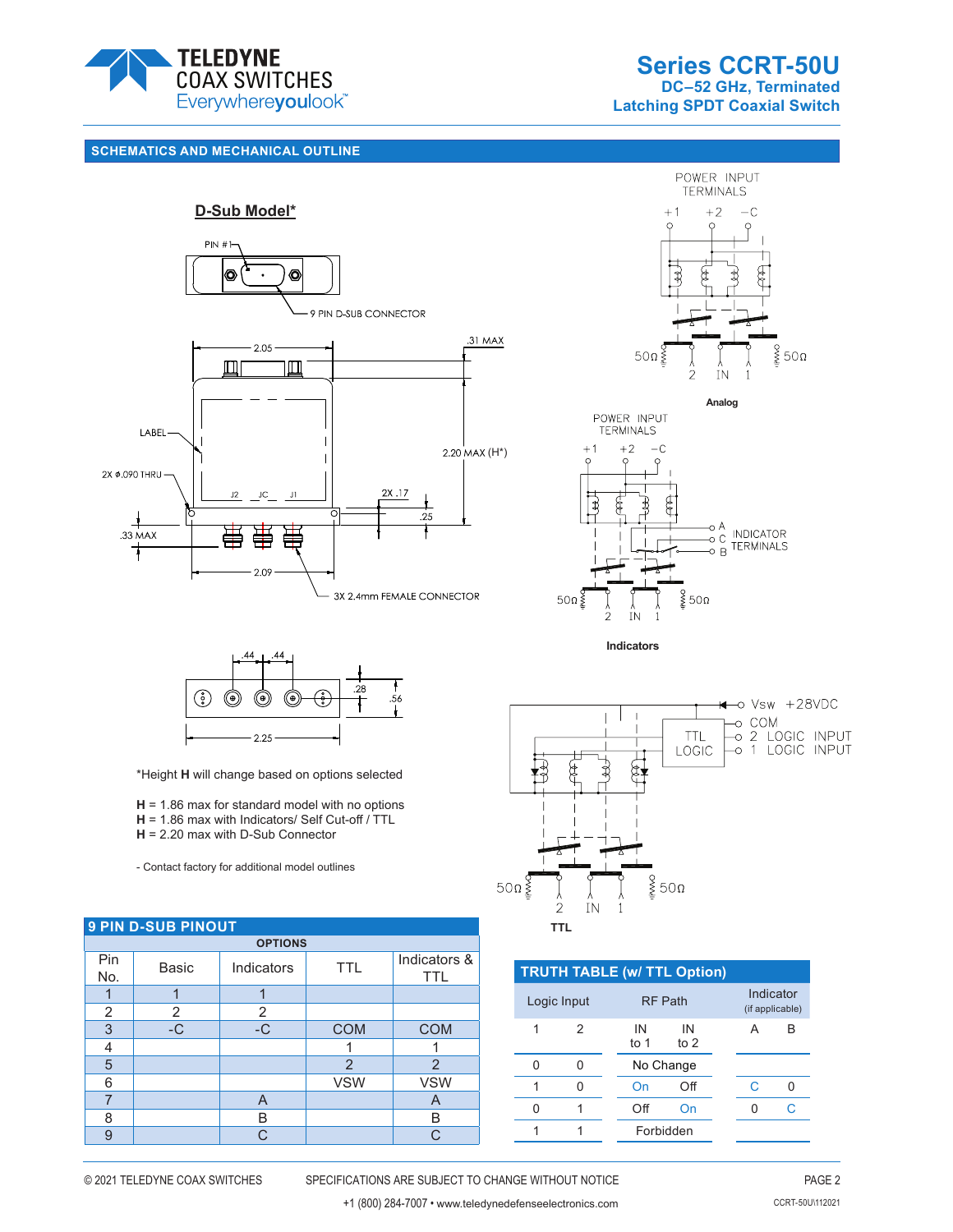

# **RF PERFORMANCE CURVES**

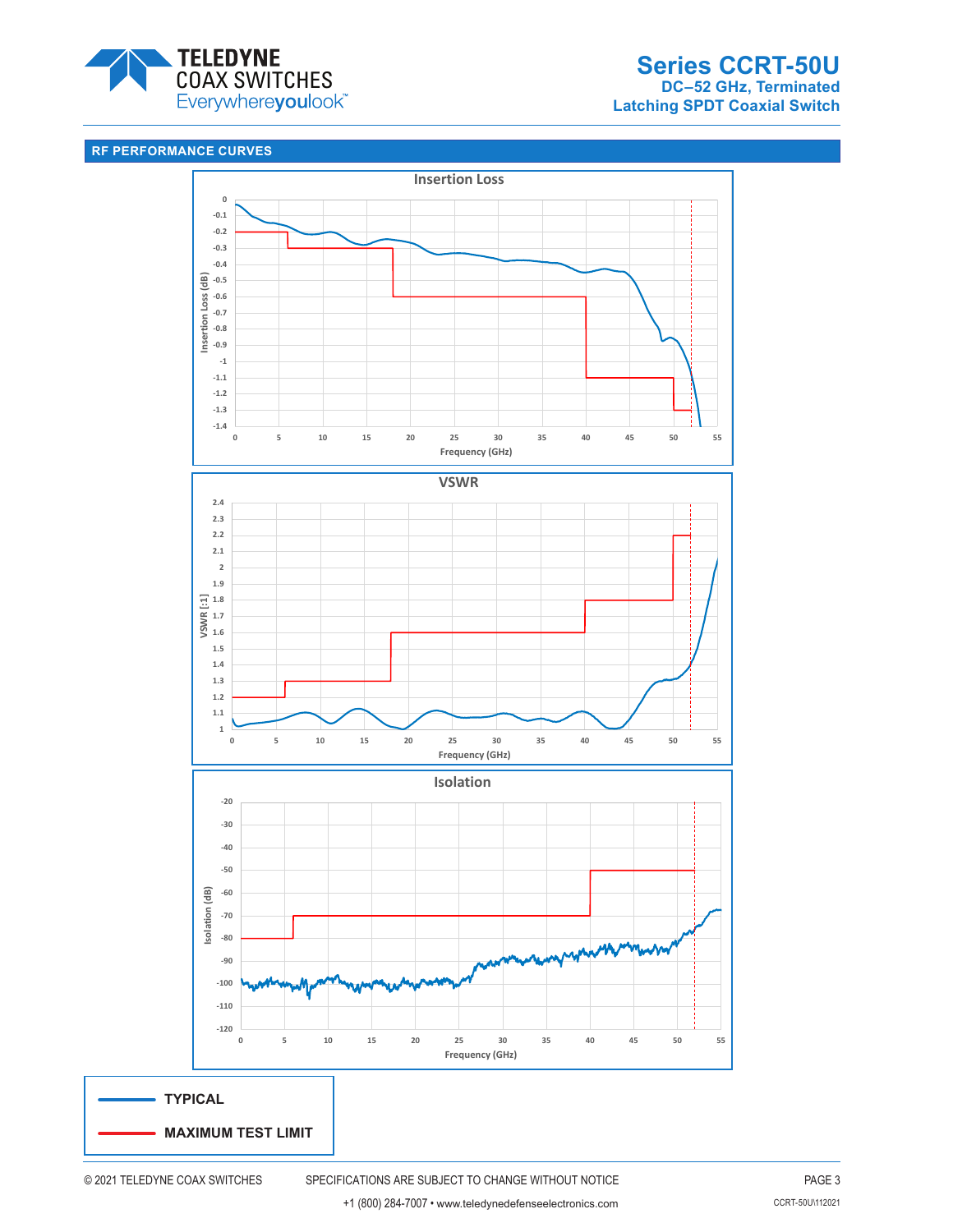

# **POWER PERFORMANCE CURVE**



**Power Handling vs. Frequency**

Estimates based on the following reference conditions:

- Ambient temperature of 40°C or less
- Sea level operation
- Load VSWR of 1.20:1 maximum
- No high-power (hot) switching